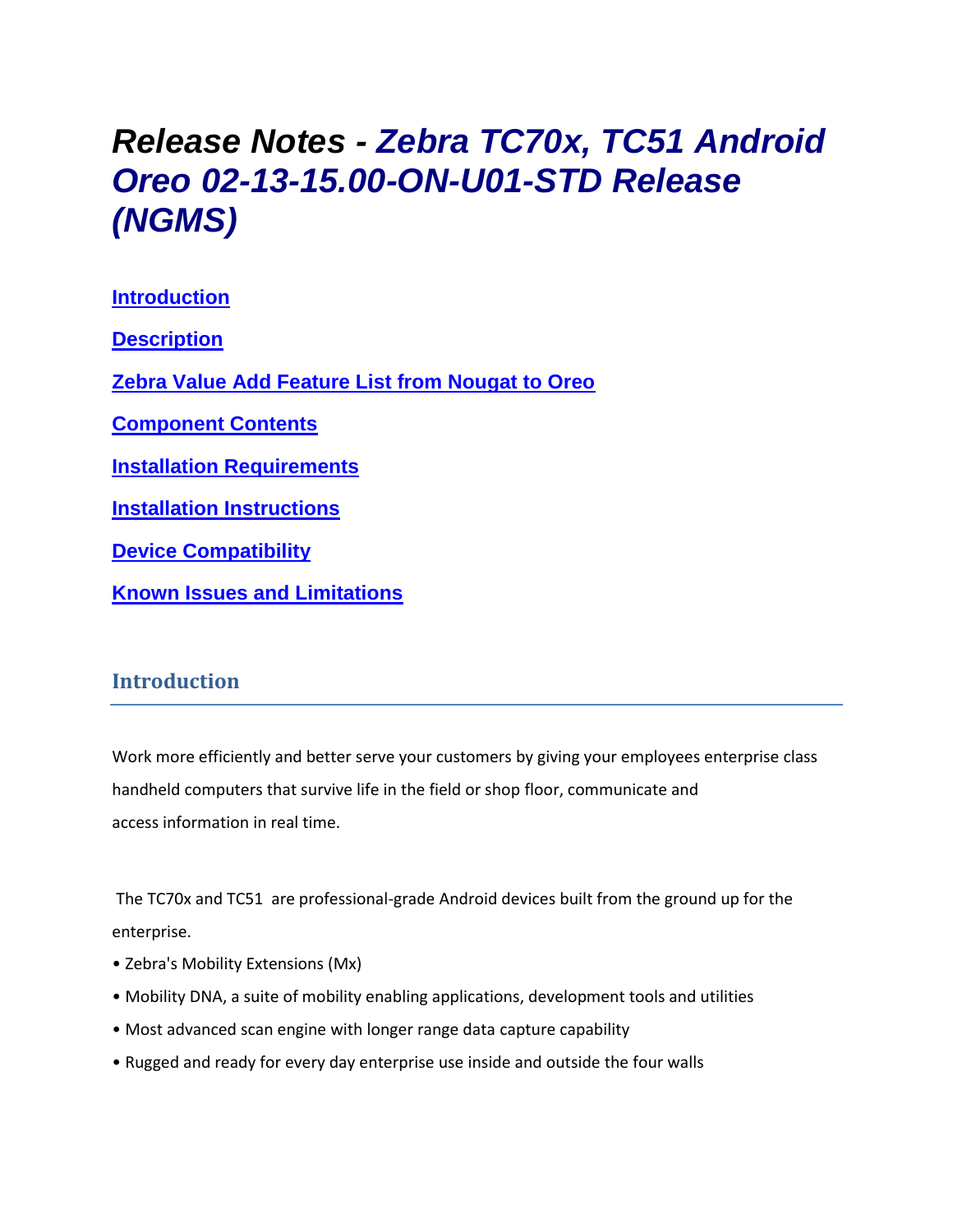02-13-15.00-ON-U01-STD (NGMS) is the first Android Oreo release to support TC70x and TC51. The software update for TC70x and TC51 will deliver fixes, updated security and many feature enhancements listed in the next sections. This release documentation contains the details of the OS release – features, instructions, component details, part numbers supported and known issues/limitations.

## <span id="page-1-0"></span>**Zebra Value Add Feature List from Nougat to Oreo**

| <b>Components</b>                 | <b>New Features</b>                                                                                                                                                       | <b>Comments</b>                                                                                                                                      |
|-----------------------------------|---------------------------------------------------------------------------------------------------------------------------------------------------------------------------|------------------------------------------------------------------------------------------------------------------------------------------------------|
| Scanner                           | 1. Differentiate GS1 Datamatrix<br>and GS1 QR Code<br>2. Digimarc decoding<br>3. Character Set selection<br>4. Basic MultiBarcode Support<br>5. PRESS_AND_SUSTAIN AimType |                                                                                                                                                      |
| Wi-Fi                             | EAP-PWD authentication support.                                                                                                                                           |                                                                                                                                                      |
| Zebra Software<br>License Manager |                                                                                                                                                                           | ZSL manages licensing for MTW, EB 2.0 and<br>above. ZSL does not manage the licensing of the<br>WFC-Voice client.                                    |
| Smart MU                          |                                                                                                                                                                           | SmartMU is renamed as WorryFree WiFi<br>Analyzer                                                                                                     |
| <b>BT</b>                         | 1. BT additional setting, BT CSP<br>features, are moved to<br>ZebraBluetooth application                                                                                  |                                                                                                                                                      |
| Audio                             |                                                                                                                                                                           | Following SPR fix is included:<br>SPR 35763 & SPR 35305: "one-way audio" one<br>end of the call hears conversation while the<br>other hears no sound |
| ZVC                               | 1. Accessibility volume control<br>bar support<br>2. OEM Config support                                                                                                   |                                                                                                                                                      |
| <b>EMDK</b>                       | 1. Differentiate GS1 Datamatrix<br>and GS1 QR Code<br>2. Digimarc decoding<br>3. Character Set selection<br>4. Bluetooth Scanner DS2278<br>5. PRESS_AND_SUSTAIN AimType   |                                                                                                                                                      |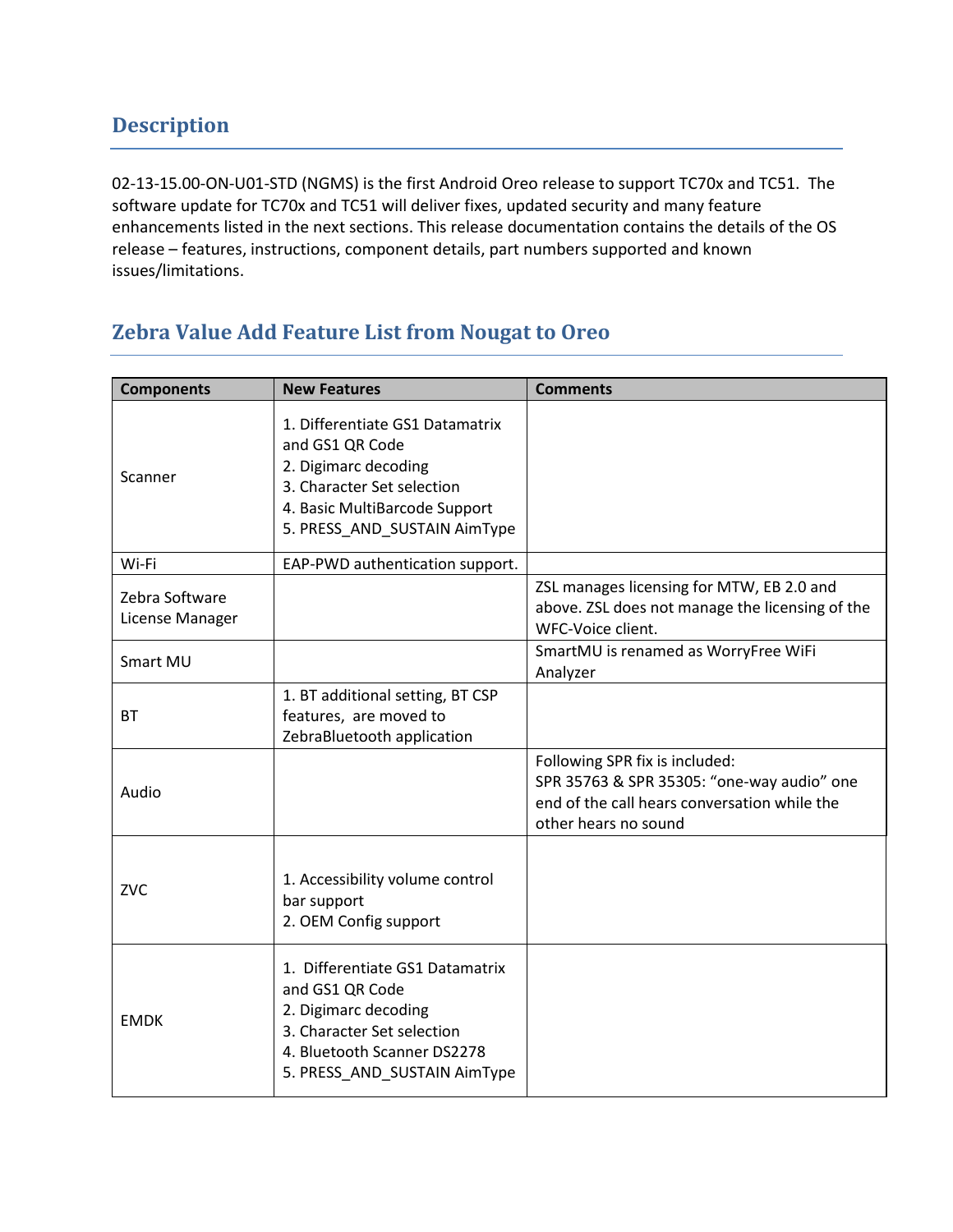| 7. PRESS_AND_SUSTAIN AimType |
|------------------------------|
|------------------------------|

## <span id="page-2-0"></span>**Component Contents**

| <b>Package Name</b>                  | <b>Package Description</b>                  |
|--------------------------------------|---------------------------------------------|
| FPU ATLAS 02-13-15.00-ON-U01-STD.zip | Full Package Update includes all components |
| ATLAS ON ENT RESET.zip               | Enterprise Reset (Erases Data Partitions)   |
|                                      | Factory Reset (Erases Data & Enterprise     |
| ATLAS ON FACT RESET.zip              | Partitions)                                 |

## **Component Version Info**

| <b>Component / Description</b> | <b>Version</b>                    |
|--------------------------------|-----------------------------------|
| <b>Product Build Number</b>    | 02-13-15.00-ON-U01-STD            |
| <b>Android Version</b>         | 8.1.0                             |
| Linux Kernel                   | 3.10.84                           |
| <b>Android SDK Level</b>       | 27                                |
| Platform                       | QC8956                            |
| <b>Bluetooth Stack</b>         | 4.1                               |
| <b>Flash Size</b>              | 16/32GB                           |
| <b>RAM Size</b>                | 2/4GB                             |
| Scanning                       | 20.0.38.0                         |
| SimulScan                      | 3.0.6 SimulScanEngine 2.0.9       |
| DataWedge                      | 7.0.4                             |
| <b>EMDK</b>                    | 7.0.0.2000                        |
| MXMF / OSX                     | MXMF: 8.2.1.0 / OSX: QCT.81.8.5.1 |
|                                | FUSION_BA_2_11_0.0.022_O          |
| WiFi                           | Radio: BA_2_11_0.0.015_O          |
|                                | Application: BA_2_11_0.0.012_O    |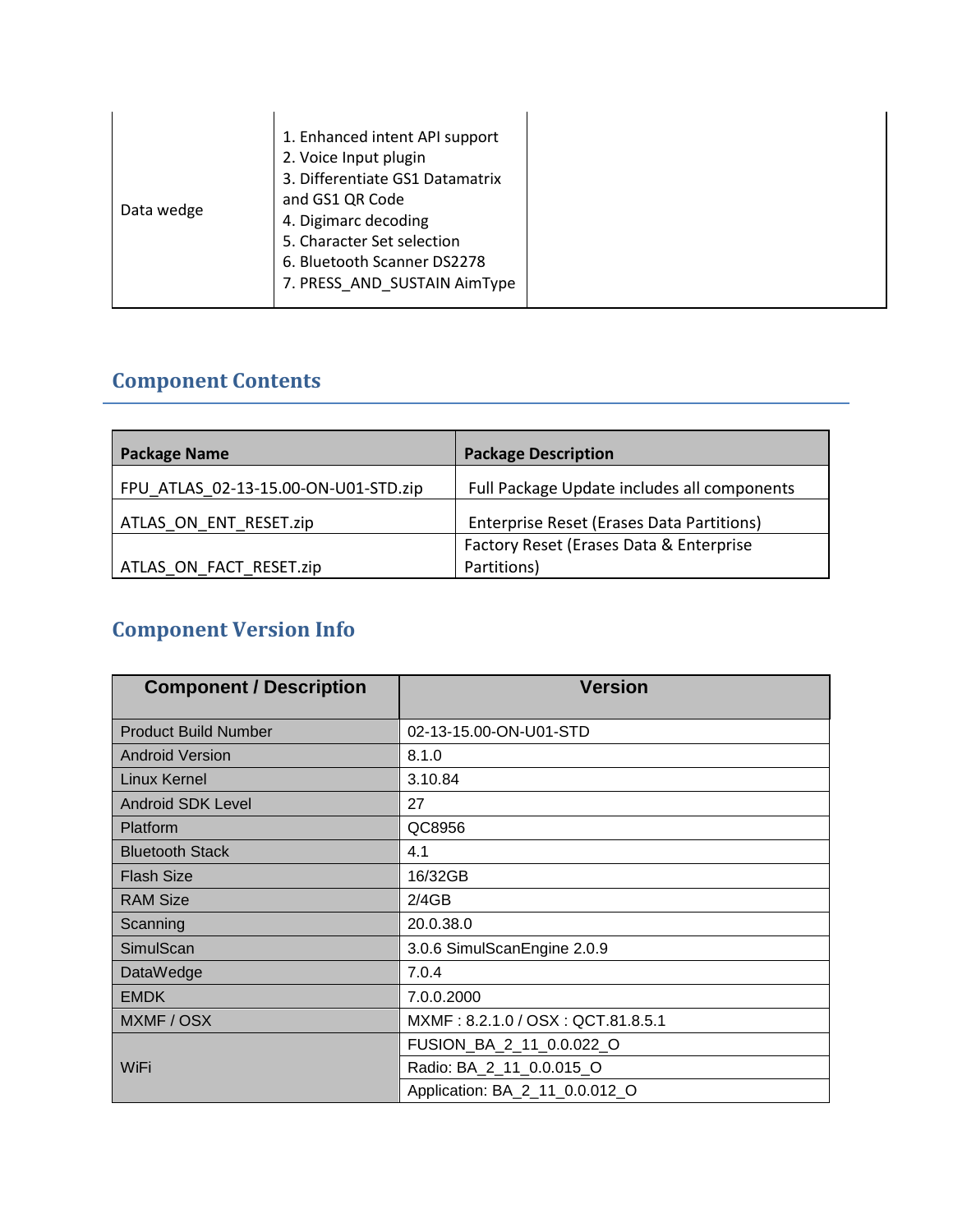|                                  | Middleware: BA_2_11_0.0.015_O                                           |
|----------------------------------|-------------------------------------------------------------------------|
|                                  | Firmware: 7.35.205.8 20180813                                           |
| <b>PTT</b>                       | 3.1.38                                                                  |
| <b>Touch FW</b>                  | $TC70x = 1.9-Stylus-1-0 & TC51 = 1.8-Stylus-2.0$                        |
| RxLog                            | 5.4.12.0                                                                |
| <b>Bluetooth Pairing Utility</b> | 3.14                                                                    |
| Zebra Data Service               | 3.4.0.1180                                                              |
| <b>Files</b>                     | 8.1.0                                                                   |
| <b>Stage Now</b>                 | 3.1.1.1019                                                              |
| <b>Battery Swap</b>              | 1.0                                                                     |
| <b>User Guide</b>                | 1.0                                                                     |
| Camera                           | 2.0.002                                                                 |
| <b>MSRN</b>                      | 2.01                                                                    |
| <b>ZVC</b>                       | 2.1.0.11                                                                |
| <b>Battery Manger</b>            | 1.4.2                                                                   |
| ActiveEdge                       | 2.5.16                                                                  |
| WorryFree WiFi Analyzer          | 3.2.13                                                                  |
| <b>Device Central</b>            | 1.0.6.0                                                                 |
| Zebra Software License Manager   | 3.1.1                                                                   |
| Audio                            | 0.8.0.0                                                                 |
| Diagnostic Tool                  | 1.16.0.1                                                                |
|                                  | Zebra/TC70x/TC70x:8.1.0/02-13-15.00-ON-U01-<br>STD/25:user/release-keys |
| <b>Finger Print</b>              | Zebra/TC51/TC51:8.1.0/02-13-15.00-ON-U01-<br>STD/25:user/release-keys   |
|                                  | Zebra/TC51/TC51HC:8.1.0/02-13-15.00-ON-U01-<br>STD/25:user/release-keys |
| <b>Security Patch Level</b>      | Oct 01, 2018                                                            |
| <b>GMS Version</b>               | 8.1 201809                                                              |

Following is the list of SPRs which are either fixed new in Oreo or fixed in earlier OS versions and carried forward to Oreo OS version:

- SPR-32125 -- Resolved out of memory issue observed in firmware .
- SPR-32320 -- Resolved an issue wherein WIFI disconnects
- SPR-32403 -- Resolved an issue wherein Scanning Invokes toggling between tab in google chrome
- SPR-32611 -- Resolved an issue wherein device disconnects from WLAN network

SPR-32626 -- Resolved an issue wherein remap capacitive buttons BACK HOME MENU SEARCH using EMDK or StageNow results in Unsupported Key error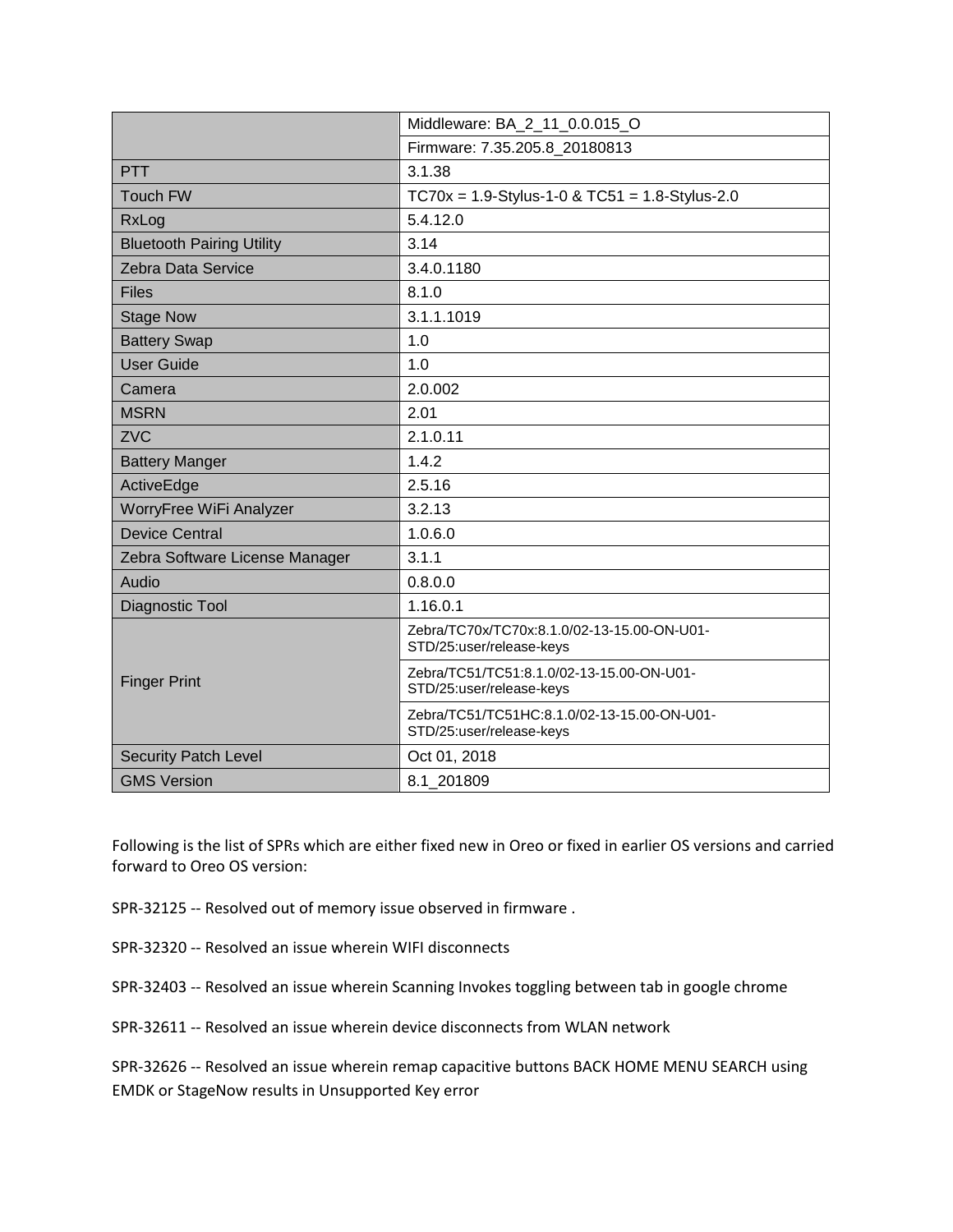SPR-32647 -- Resolved an issue wherein Radio Driver fails, unbale to answer the calls.

SPR-32684 -- Resolved an issue wherein FTOverDS setting via StageNow was disabled

SPR-32699 -- Resolved an issue wherein device takes 4 minutes to connect WIFI after undocking from Ethernet cradle

SPR-32732 -- Resolved an issue wherein decoded data unable to display in TC56 device pages programmatically

SPR-32880 -- Resolved an issue wherein Keymapping StageNow GUI cannot handle remap PTT and ScanR and Rear\_Button remapping for TC51 TC56 devices

SPR-32965 -- Resolved an issue wherein TC75x device using puck adaptor for MC95 cradle and older cradle CRD9500-4000ER (ADMTech 8513 Ethernet chipset)

SPR-33049 -- Added API to set the pin screen lock

SPR-33207 -- Resolved an issue wherein DDT was showing battery Cycles always Zero and a Green OK flag

SPR-33311/34046 -- Resolved Voxware issue with MODCOM ONE HS3000/BTH 430) with OpenSLES Audio SCO Channel and Mic when RS507 BT Disconnects

SPR-33317 -- Resolved an issue wherein the BT pair app in HID mode is not supported for TC70X device

SPR-33425 -- Resolved an issue wherein Mx Framework was not working properly after installing previous patch

SPR-33462 -- Resolved an issue wherein Keymapping CSP is being suspended when device locks

SPR-33521 -- Resolved an issue wherein PingID Failed to run

SPR-33671 -- Resolved an issue wherein EMDK profile update failed to add WIFI profile if username contains backslash followed by number

SPR-33729 -- Resolved an issue wherein the TC56 device does not read the same symbiology's within the timeout configure

SPR-33799 -- Resolved an issue wherein data wedge is sending char 10 instead of char 13 in TC51 device

SPR-33812 -- Resolved an issue wherein NONE selection is not available when SIM card is in device

SPR-33862 -- Resolved an issue wherein screen Time off settings using display manager CSP was not working

SPR-33936 -- Resolved an issue wherein TC56 device was unable to turn off camera shutter sound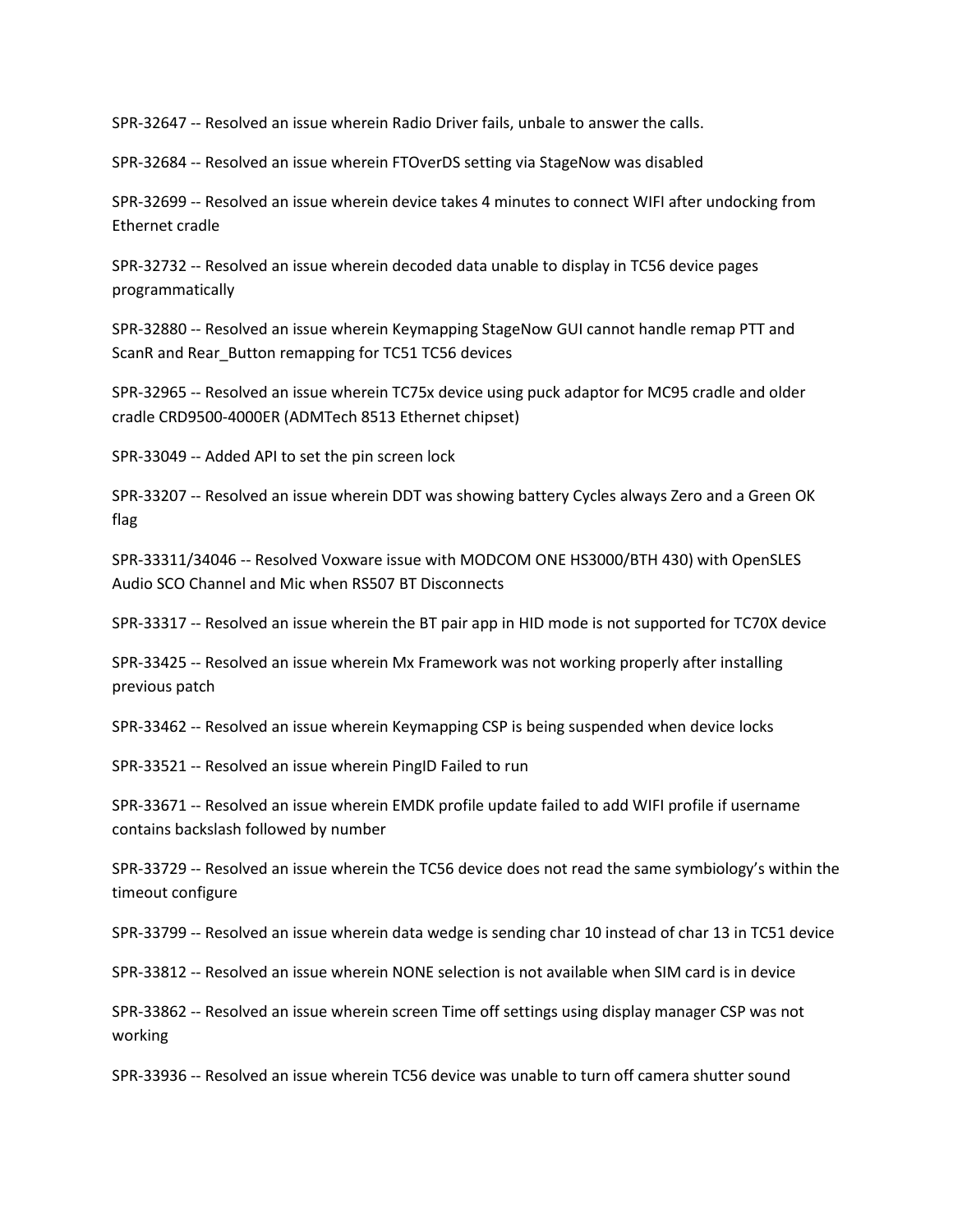SPR-33981 -- Resolved an issue wherein Czech Republic Regulatory Country cannot be set using Wifi config profile via StageNow

SPR-34028 -- Resolved a Microphone performance issue when device is in speakerphone mode.

SPR-34083 -- Resolved an issue wherein Disable WWAN Radio via AirWatch using StageNow XML Failing to Bind

SPR-34123 -- Resolved an issue wherein TC75 device suppress key not working

SPR-34145 -- Resolved an issue wherein indexing of the WEP key was not handled correctly in framework as well as in WifiConfig.csp

SPR-34175 -- Resolved an issue wherein device information is missing when used with right-to-left languages

SPR-34179 -- Resolved an issue wherein TC70x device exhibiting delays to complete association to closerange AP.

SPR-34213 -- Resolved an issue wherein error message seen during staging in TC75 device

SPR-34221 -- Resolved an issue wherein TC51 device not responding to WLAN EAP Request

SPR-34259 -- Resolved an issue wherein limit USB usage to allow external storage only using UsbMgr

SPR-34267 -- Resolved an issue wherein TC51 device failed to enable USB debugging via Stage Now

SPR-34278 -- Resolved an issue wherein 2.4 GHz Connectivity on WLAN lost after few minutes

SPR-34300 -- Resolved an issue wherein lock Screen does not allow for Inverted Use Case in TC51 device

SPR-34308 -- Resolved an issue wherein TC70x device SE4750-SR has difficulty scanning poor quality barcodes

SPR-34311 -- Resolved an issue wherein Fully Qualified Domain Name (FQDN) blocks the device to acquire IP address due to parsing error

SPR-34313 -- Resolved an issue wherein the device generates keyScanCode 228 automatically after it goes to standby

SPR-34338 -- Resolved an issue wherein the Device was not able to process received EAP request even after multiple attempts from AP resulting in DEAUTH from AP

SPR-34346 -- Resolved an issue wherein Velocity app installation was not persisting after reboot

SPR-34349 -- Resolved an issue wherein large audio gaps and some generic network issues seen in device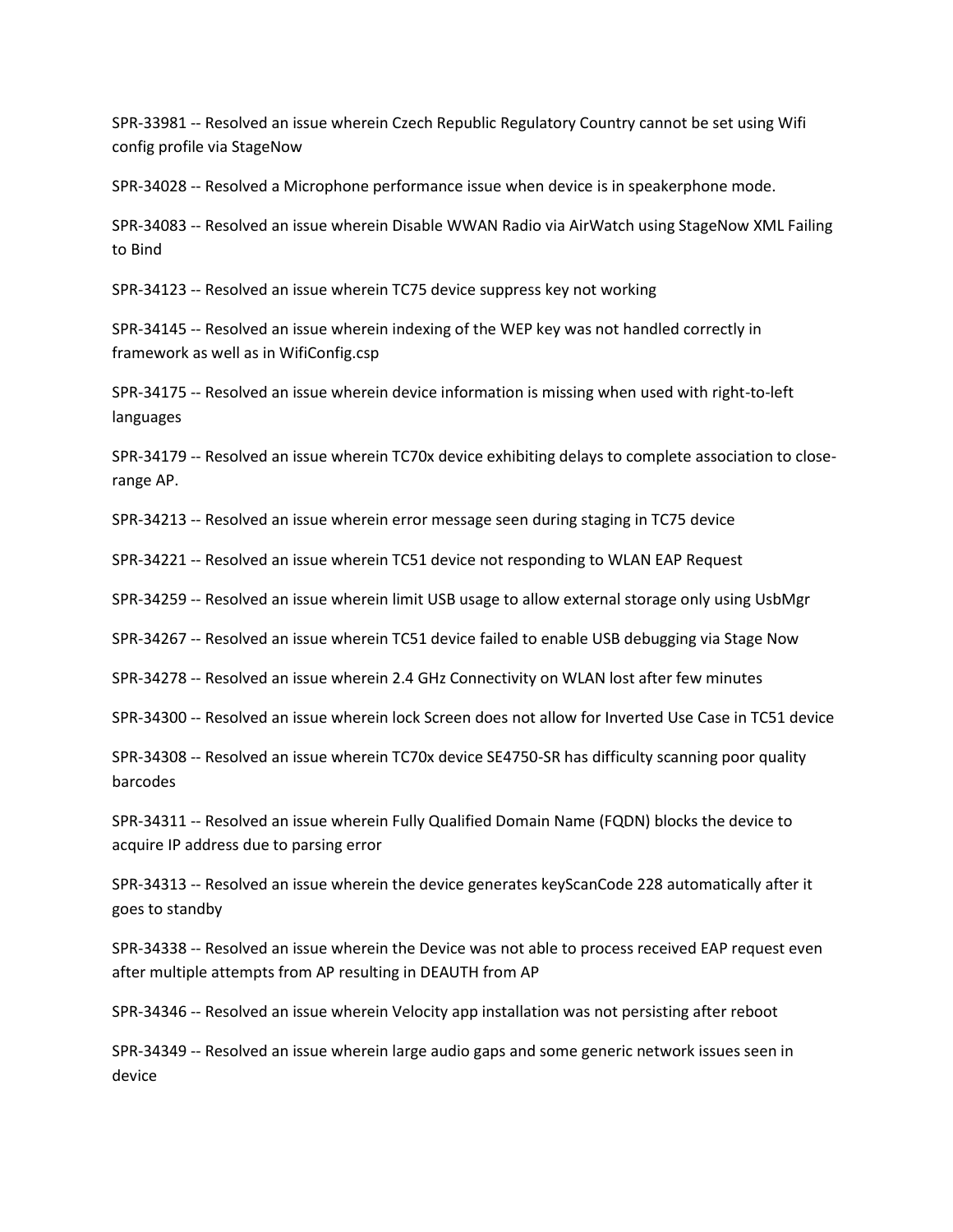SPR-34353 -- Resolved RxLogger issue

SPR-34420 -- Resolved Enterprise keyboard issue on TC75 device

SPR-34429 -- Resolved an issue wherein Data Wedge did not load the "default Profile0" as per the expectation

SPR-34432 -- Resolved an issue wherein NTP is not able to sync time based on the interval

SPR-34441 -- Resolved an issue wherein each mail content Sync Feature is causing the issue

SPR-34445 -- Resolved a DS3678-ER no beam issue

SPR-34448 -- Resolved an issue wherein the device was unable to detect external SDCARD post suspend

SPR-34472 -- Resolved an issue wherein framework is unable to throw transaction too large exception

SPR-34578/34579 -- Resolved an issue wherein headset audio volume is too low when used with VoIP applications

SPR-34590 -- Resolved an issue wherein MX Framework does not restart after being killed by lowmemkiller

SPR-34595 -- Resolved an issue wherein StageNow failed to locate xml file in sdcard

SPR-34614 -- Resolved an issue wherein data Wedge goes into a condition where scanner cannot be enabled due to quick enable and disable the scanner via intent APIs

SPR-34627 -- Resolved an issue wherein the TC51 device Unable to Enroll into Soti as DO using Hashtag Method

SPR-34633 -- Resolved a WIFI issue in TC51 device

SPR-34648 -- Resolved an issue wherein DHCP Client was crashing

SPR-34676 -- Resolved an issue wherein AirWatch launching error seen on TC51 and TC56 device

SPR-34679 -- Resolved an issue wherein error seen when setting Band Selection to Auto via StageNow

SPR-34695 -- Resolved an issue wherein Play Protect setting not boot Persistent in TC51 device.

SPR-34757 -- Resolved an issue wherein reboot loop - issue manifests during DHCP assignment on VC80 device

SPR-34781 -- Resolved an issue wherein data wedge is sending char 10 instead of char 13 in TC20 device

SPR-34784 -- Resolved an issue wherein safe battery swap leads to Recovery process failure with battery reported as 0% on TC51 device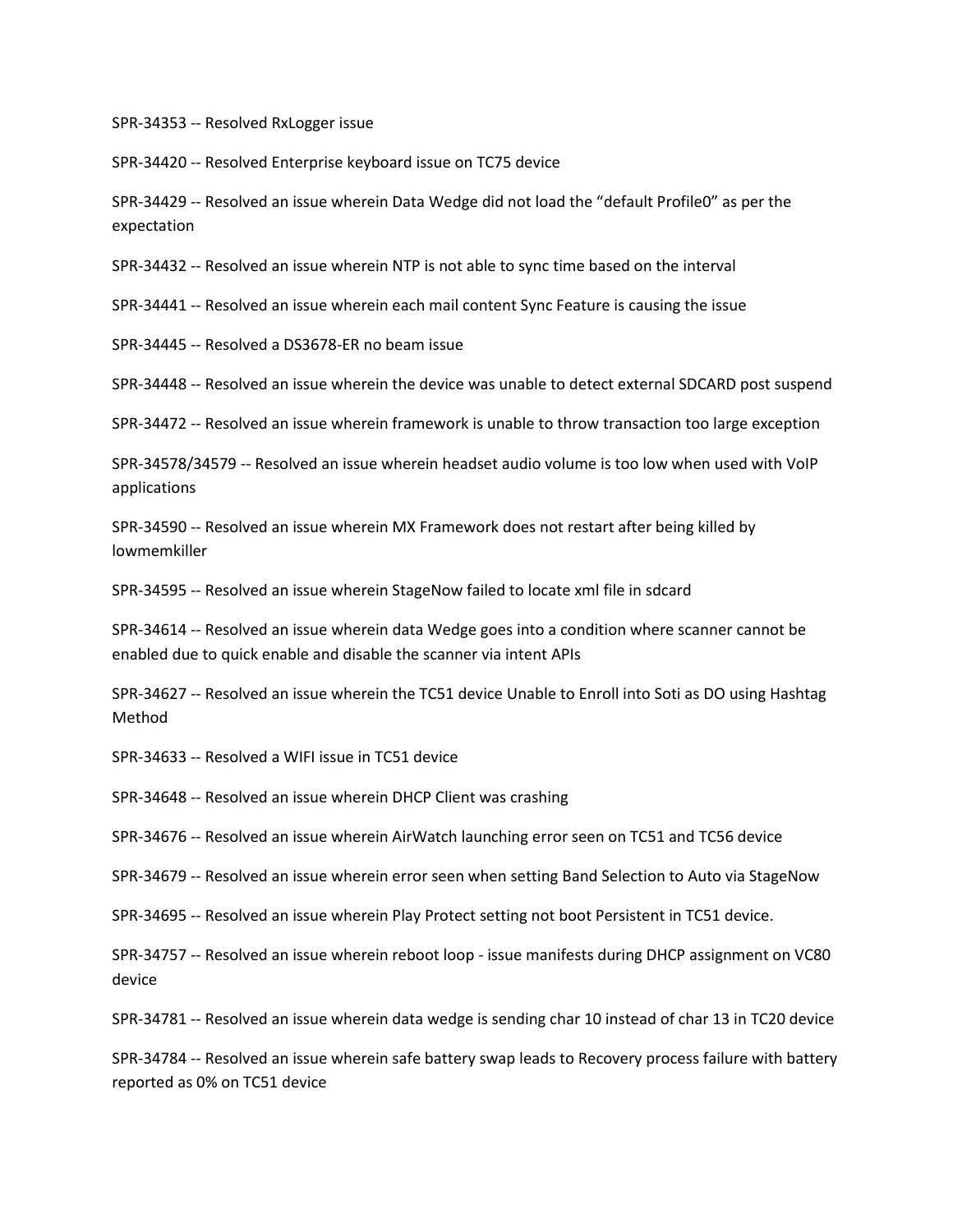SPR-34810 -- Resolved an issue wherein Vocera VCS Client is seeing delays on TC51 device

SPR-34816 -- Resolved an issue wherein DHL GCA application scanner beam disabled on TC56 device

SPR-34888 -- Resolved an issue wherein Key programmer app fails to launch

SPR-34894 -- Resolved an issue wherein DATAWEDGE PROFILE RANDOMLY DISABLING CAUSING SCANNER TO STOP

SPR-34906 -- Resolved an issue wherein the TC51 device stuck at splash screen after velocity installation

SPR-34970 -- Resolved Speech Quality issue.

SPR-34972 -- Added DW new implementation to avoid delay in enable and disable the scanner

SPR-35021 -- Resolved an issue wherein the TC51 device Update not preserving Proxy Auto-PAC setting.

SPR-35054 -- Resolved an issue wherein the device Unable to scan MSI barcode due to insufficient quiet zone

SPR-35062 -- Resolved Default Launcher issues when MX configures whitelist or installs 3rdparty Launcher - through AirWatch on TC70X device

SPR-35090 -- Resolved an issue wherein the device connected to network, but Wi-Fi icon shows an "X"

SPR-35116 -- Resolved data limit setting issue on TC56

SPR-35231 -- Resolved an issue wherein SIP call experiencing choppy audio when call transferred to TC51 WFC

SPR-35414 -- Method to differentiate scanners support has been added

SPR 35763 -- Resolved an issue wherein "one-way audio" one end of the call hears conversation while the other hears no sound

## <span id="page-7-0"></span>**Installation Requirements**

Download both Full Package and Reset Packages (Optional). Read specific notes on OS-Upgrade and OS-Downgrade scenarios for more details.

#### **Specific notes on OS-Upgrade Scenarios:**

1. OS Upgrade behavior for normal upgrade is same as in previous releases. Data persistence is maintained for the normal upgrade scenarios.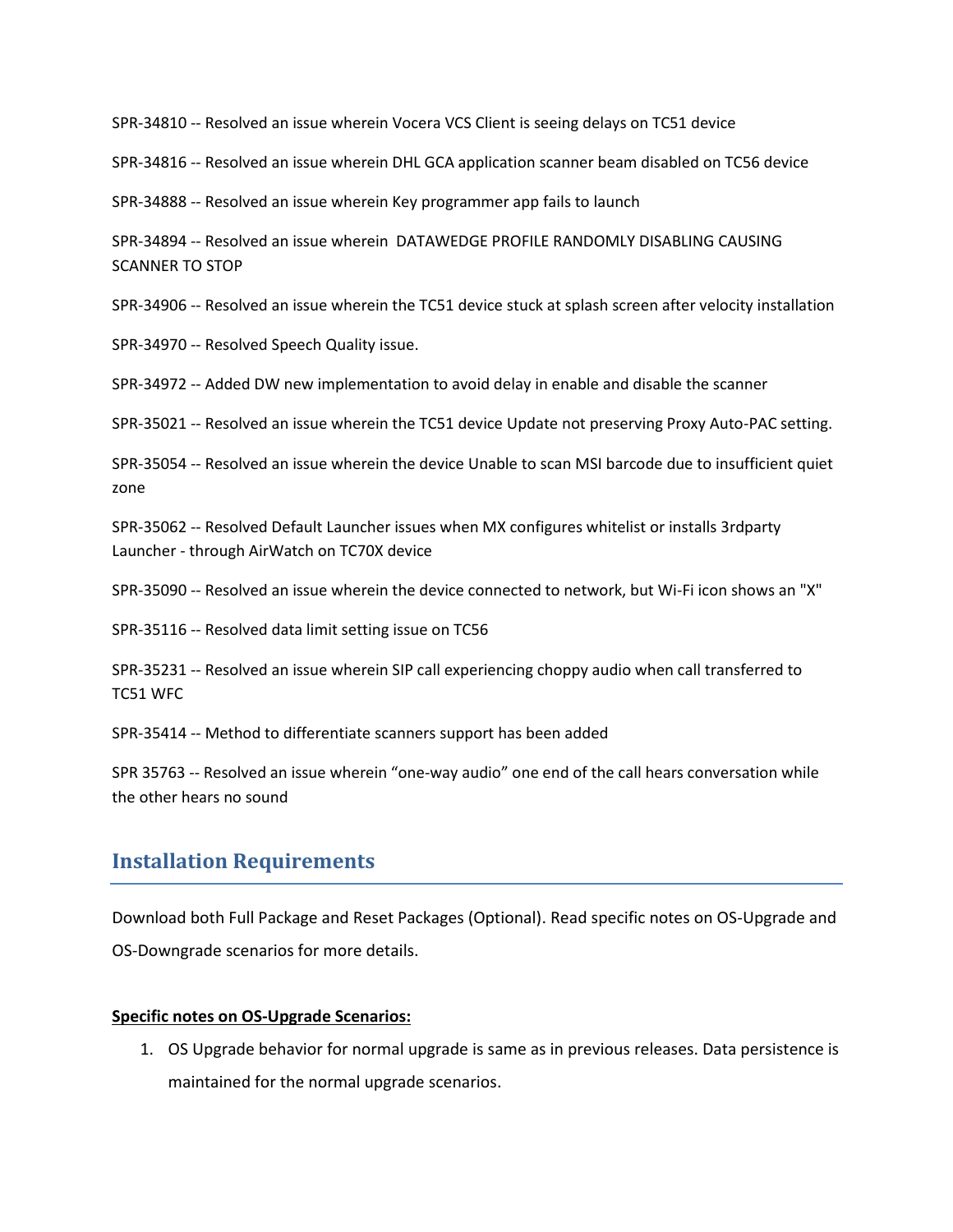Following are the examples of the normal upgrade scenarios:

- a. Marshmallow (GMS) -> Oreo (GMS)
- b. Marshmallow (NGMS) -> Oreo (NGMS)
- c. Nougat (GMS) -> Oreo (GMS)
- d. Nougat (NGMS) -> Oreo (NGMS)
- e. Oreo (GMS) -> Oreo (GMS)
- f. Oreo (NGMS) -> Oreo (NGMS)
- 2. When user performs cross upgrade from Nougat to Oreo, **system performs automatic enterprise reset**.

Following are the examples of cross upgrade scenarios where automatic enterprise reset is performed by the system:

- a. Nougat (GMS) -> Oreo (NGMS)
- b. Nougat (NGMS) -> Oreo (GMS)
- 3. When user performs **cross upgrade** from Marshmallow to Oreo, he needs to perform manual enterprise reset. For this, he needs to download enterprise reset package.

Following are the examples of **cross upgrade** scenarios where manual enterprise reset is required to be performed by the user:

- a. Marshmallow (GMS) -> Oreo (NGMS)
- b. Marshmallow (NGMS) -> Oreo (GMS)

#### **Specific notes on OS-Downgrade Scenarios:**

**OS downgrade** behavior has changed in Oreo. Automatic enterprise data reset is performed when the system detects OS downgrade operation.

Following are the examples of OS downgrade operations:

- a) Oreo (GMS/NGMS) -> Nougat (GMS/NGMS)
- b) Oreo (GMS/NGMS) -> Marshmallow (GMS/NGMS)
- c) Downgrading to lower level patch versions within Oreo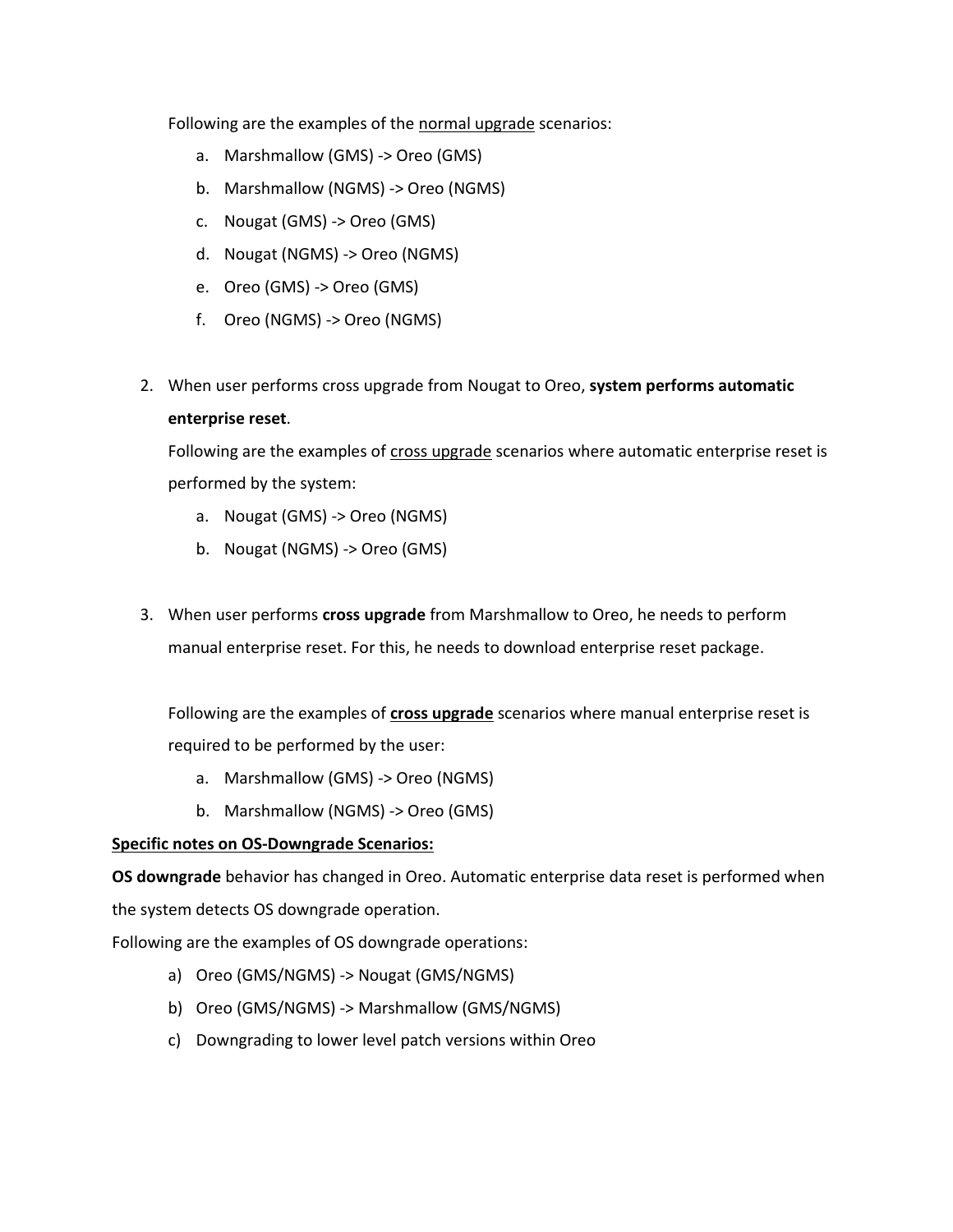#### **General notes:**

There is a new feature **"Data reset screen"** introduced in Android Oreo to handle error scenarios while updating OS. This data reset screen is triggered when the system encounters error situations like continuous system service crash or any application crash during the OS update process. The data reset screen prompts user to select one of the following options

- a) "Try again"
- b) "Factory Reset"

Select option (a) "Try again" to continue the OS update process. Do not select option (b) "Factory Reset", as it will erase the user data.

### <span id="page-9-0"></span>**Installation Instructions**

#### Using ADB Sideload

The installation instructions assume you have ADB installed on your PC (the adb drivers etc..) and your TC70x/TC51 has developer options enabled and USB debugging ON. Instructions on HOW TO enable ADB is also captured in the Integrator guide.

- 1. Plug the TC70x/TC51 into the USB & Charging Cable and then the Cable to the PC. If you have a Cradle with USB connectivity, connect it now.
- 2. You may need to pull down the top menu and if you see "USB for charging", touch it and then change it to "File transfers".
- 3. Open Command Prompt, run *"adb devices"* and check if you can see the device's serial number… If yes, proceed… if not, you will need to get the PC set up with the proper drivers or install an External SD Card.
- 4. You may also get a pop up on your PC (Win 7) that you will be connected as a Portable Media Player… this can be ignored.

#### ❖ **Download Image**

a) FPU\_ATLAS\_02-13-15.00-ON-U01-STD.zip listed above in content section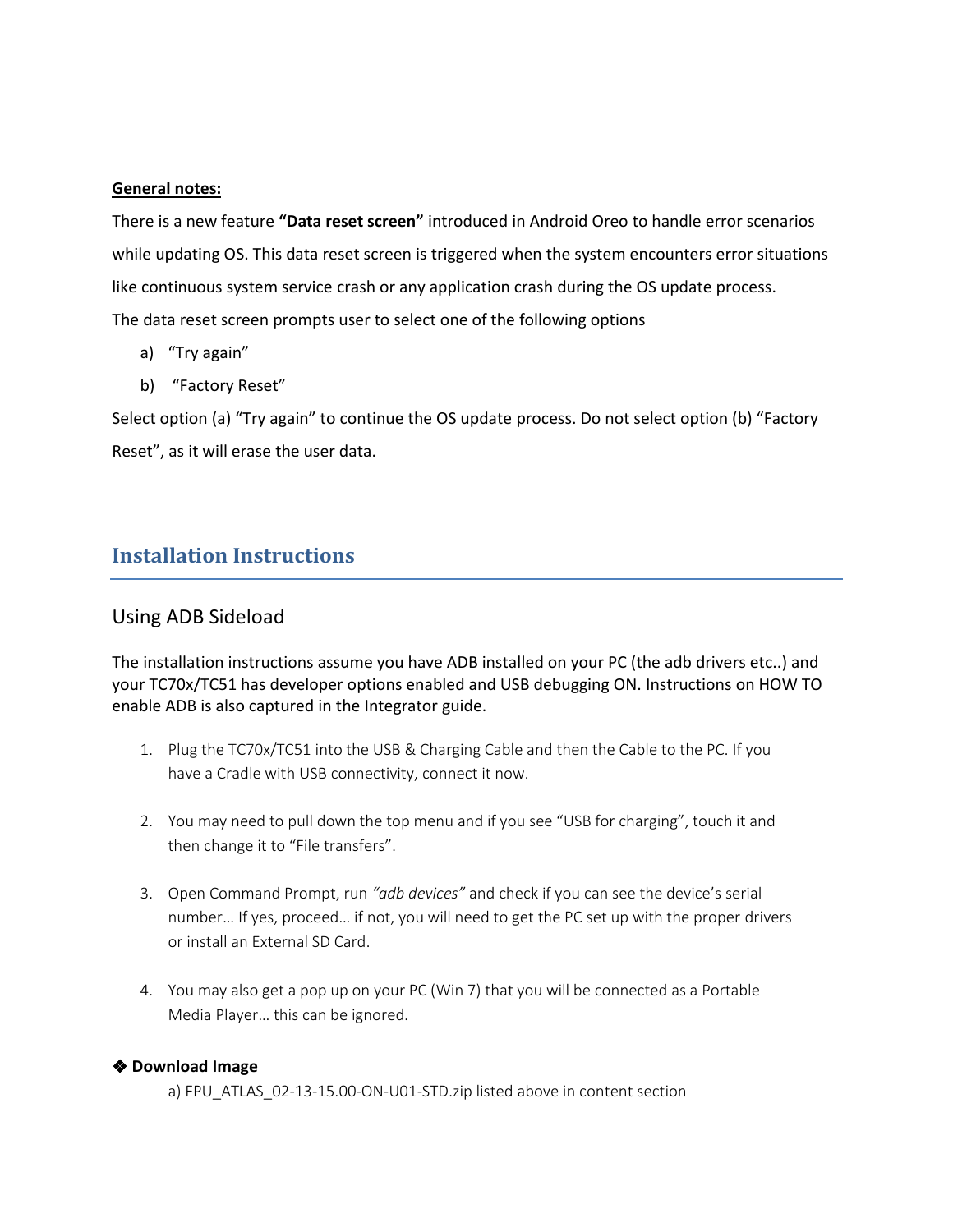b) Reset files (Optional)

- 5. Entering Recovery Mode
	- a. Choice 1: In Command Prompt, type *"adb reboot recovery"* and click enter.
	- b. Choice 2:
		- Reset and hold PTT key
		- When Zebra Technologies logo appears on the screen Release the PTT Key
- 6. Your TC70x/TC51 will reboot and put you on the Android Recovery screen.
- 7. If applying update via sideload Method
	- a. Use the Volume + and to highlight, "Apply update from ADB" and press the Power key to select it for applying OS upgrade package
	- b. Use the Volume + and to highlight, "Apply downgrade from ADB" and press the Power key to select it for applying OS downgrade package
- 8. With your Command Prompt open in the Host machine, type *"adb sideload"* command and add a space and then drag and drop the Full Package Update zip file on to it and click enter.
	- a. Your PC screen will show files being installed and a little blue horizontal progress bar on your device will show status... and after about  $6<sup>o</sup>$  minutes (could be 10+ minutes if installing GMS) it should be done and you should be back at the Android Recovery screen.
	- b. Repeat above steps for all mandatory packages
- 9. *"Reboot system now"* is highlighted. Press the Power Key to Reboot.

10. Device reboots and you see Zebra on top and POWERED BY android at the bottom and after about 1 minute will transition to the TC70x/TC51 Touch Computer splash screen with 5 dancing white dots at bottom… it will stay at this screen for a little over another minute (could be another 7+ minutes if installing GMS) and then you are at the Factory "Welcome" screen.

11. If you installed a GMS BSP, you will need to complete the process by setting up Wi‐Fi and Email accounts and such. If on AOSP (non‐GMS), there is no process to follow.

12. At the Home Screen, we need to verify that the BSP upgrade took place and set the Date & Time.

a. Go to "Settings" and scroll down to "About phone" and look at the "Build number". It should start with "02-13-15.00-ON-U01-STD". Now you are on the correct BSP.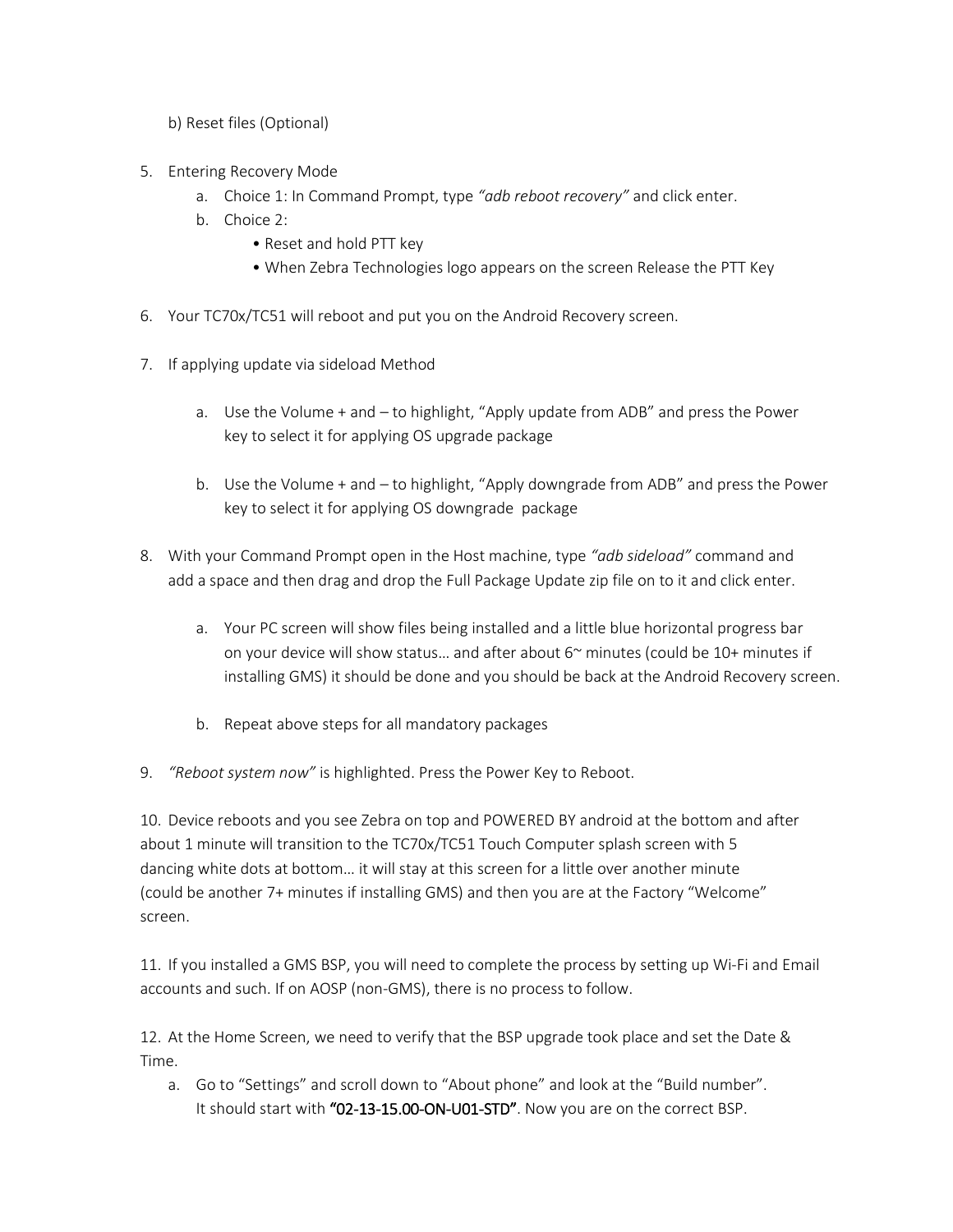- b. Setting the Date and Time. If you associate to a WLAN AP, do so now, as it should automatically set the time and date… the only thing left is to set the time zone. Go to "Settings" and scroll to and select "Date & time". Scroll down to and select "Select time zone", and scroll down to and select the appropriate time zone and you are done.
- 13. Now you are all set to use your TC70x/TC51.

### Using External SD Card

- 1. Plug the TC70x/TC51 into the USB & Charging Cable and then the Cable to the PC. If you have a Cradle with USB connectivity, connect it now.
- 2. You may need to pull down the top menu and if you see "USB for charging", touch it and then change it to "File transfers".
- 3. Download FPU\_ATLAS\_02-13-15.00-ON-U01-STD.zip file and Reset Files (Optional) and drag & drop the files on External SD card.
- 4. Entering Recovery Mode
	- a. Reset and hold PTT key
	- b. When Zebra Technologies logo appears on the screen, release the PTT Key
- 5. Your TC70x/TC51 will reboot and put you on the Android Recovery screen.
- 6. Applying update via External SD card
	- a. Use the Volume + and to highlight select option to "Apply update from SD card" and press the Power Key to select it for applying a OS upgrade package. Note: If you want to apply a downgrade package, select option "Apply downgrade from SD card".
	- b. Use the Volume + and to highlight package to be installed (FPU\_ATLAS\_02-13-15.00- ON-U01-STD.zip) and press the Power Key to select it.
	- c. Repeat above steps for all mandatory packages
- 7. *"Reboot system now"* is highlighted. Press the Power Key to Reboot.
- 8. Device reboots and you see Zebra on top and POWERED BY android at the bottom and after about 1 minute will transition to the TC70x/TC51 Touch Computer splash screen with 5 dancing white dots at bottom… it will stay at this screen for a little over another minute (could be another 7+ minutes if installing GMS) and then you are at the Factory "Welcome" screen.
- 9. If you installed a GMS BSP, you will need to complete the process by setting up Wi-Fi and Email accounts and such. If on AOSP (non‐GMS), there is no process to follow.
- 10. At the Home Screen, we need to verify that the BSP upgrade took place and set the Date &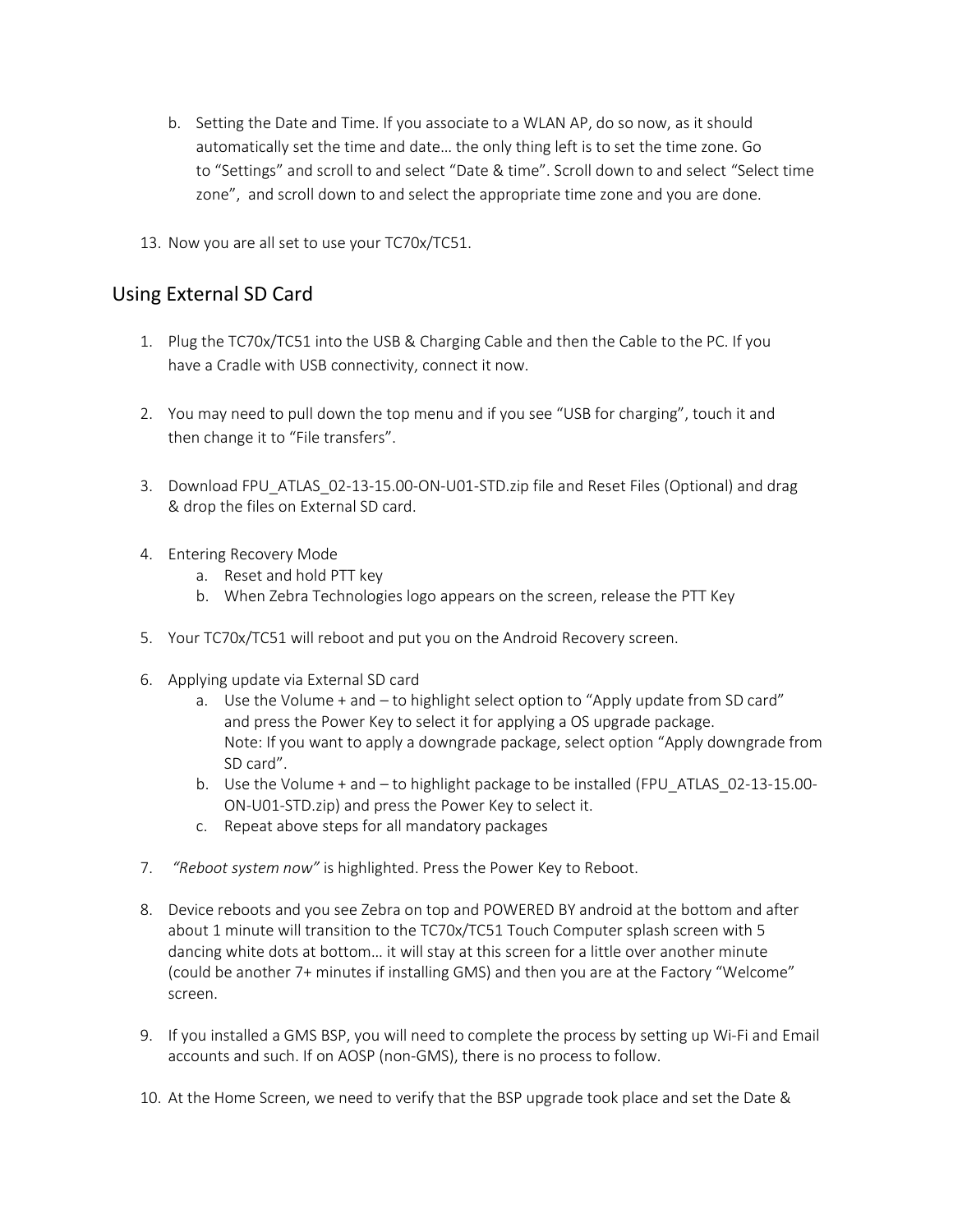Time.

- a. Go to "Settings" and scroll down to "About phone" and look at the "Build number". It should start with "02-13-15.00-ON-U01-STD". Now you are on the correct BSP.
- b. Setting the Date and Time. If you associate to a WLAN AP, do so now, as it should automatically set the time and date… the only thing left is to set the time zone. Go to "Settings" and scroll to and select "Date & time". Scroll down to and select "Select time zone", and scroll down to and select the appropriate time zone and you are done.
- 11. Now you are all set to use your TC70x/TC51.

## <span id="page-12-0"></span>**Device Compatibility**

| <b>TC51</b>               |                         |  |
|---------------------------|-------------------------|--|
| <b>Device Part Number</b> | <b>Operating System</b> |  |
| TC510K-1PAZU2P-US         | Android M, N, O         |  |
| TC510K-1PAZU2P-A6         | Android M, N, O         |  |
| TC510K-1PAZU4P-US         | Android M, N, O         |  |
| TC510K-1PAZU4P-A6         | Android M, N, O         |  |
| TC510K-1HDZU2P-US         | Android M, N, O         |  |
| TC510K-1HDZU4P-US         | Android M, N, O         |  |
| TC510K-1HDZU2P-A6         | Android M, N, O         |  |
| TC510K-1HDZU4P-A6         | Android M, N, O         |  |
| TC510K-1PAZU2P-IA         | Android M, N, O         |  |
| TC510K-1PAZU4P-IA         | Android M, N, O         |  |

This software release has been approved for use on the following devices.

| TC70x                     |                         |  |
|---------------------------|-------------------------|--|
| <b>Device Part Number</b> | <b>Operating System</b> |  |
| TC700K-02B22B0-A6         | Android M, N, O         |  |
| TC700K-02B24B0-A6         | Android M, N, O         |  |
| TC700K-02B22B0-US         | Android M, N, O         |  |
| TC700K-02B24B0-US         | Android M, N, O         |  |
| TC700K-02B22B0-IA         | Android M, N, O         |  |

Supported FIPS and TAA Compliant SKUS:

| <b>FIPS and TAA Compliant SKUS</b> |                         |  |
|------------------------------------|-------------------------|--|
| Device Part Number                 | <b>Operating System</b> |  |
| TC510K-1PAZU4P-FT                  | Android M, N, O         |  |